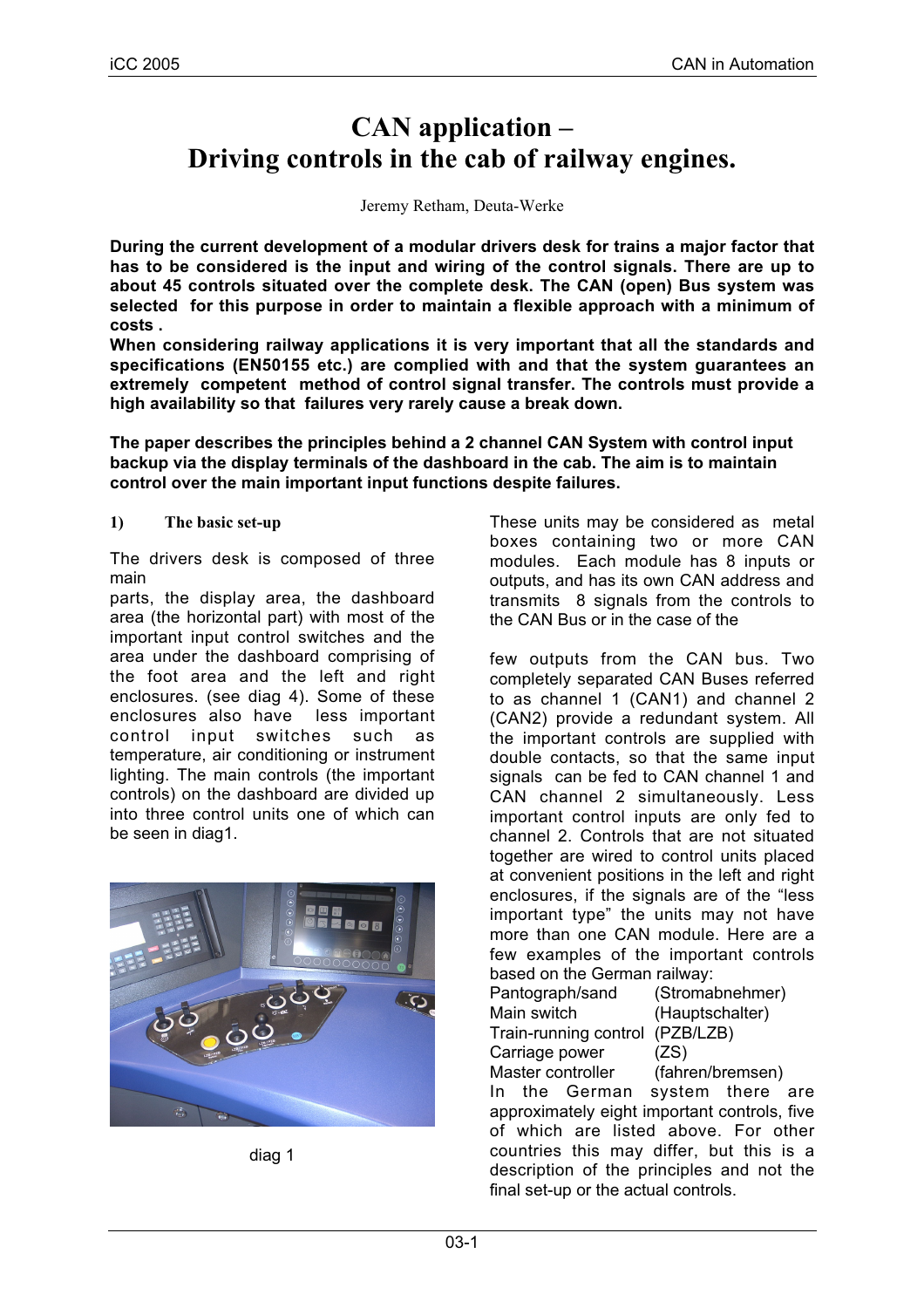In order to keep the subject fairly simple only five CAN input modules will be considered, two on channel one and three on channel two.

There are three TFT displays in the dashboard (European Drivers Desk Concept), the lefthand display presents diagnostic information, the middle display driving data such as speed, signals etc. and the righthand display information such as brake pressures etc. All three displays have processors and are each connected to both CAN channels.

Each display is provided with two CAN channels (potentially separated from each other) see diag 2 .



diag 2

The displays fulfil their primary functions described above as well as serving as gateways between the CAN system and the main Bus system wired to the main train computer. This main Bus system could be MVB (Multi Function Vehicle Bus), Profibus, RS232 or other Bus systems. Three sets of signals are available on this Bus system.

## **2) The displays**

The three Displays have basically the same software, the display with the minimum work load is selected at the start as master for both CAN channels. (this would be either the left or right display). This display also functions as the backup input for the important signals in case of signal failure and as output module for the few outgoing signals (such as headlight dip/undip). The master function uses the Flyingmaster technique. The displays each have a set of input switches either touchscreen, foil or discrete buttons. These switches maintain their usual

functions as well as providing the backup input possibility. The main application software is based on the European Drivers Desk Concept, the subsiduary application is the backup and gateway function.

## **3) The backup input**

The use of this input is dependent upon the failure recognition by the driver or the main computer which receives all data including failure status from the CAN system and can therefore decide if such an action is necessary.

In case of failure the backup input mode is selected with the appropriate bottom button. see diag 3.



diag3

The control symbols then appear on the "master screen" at the bottom . see diag 3a.



diag3a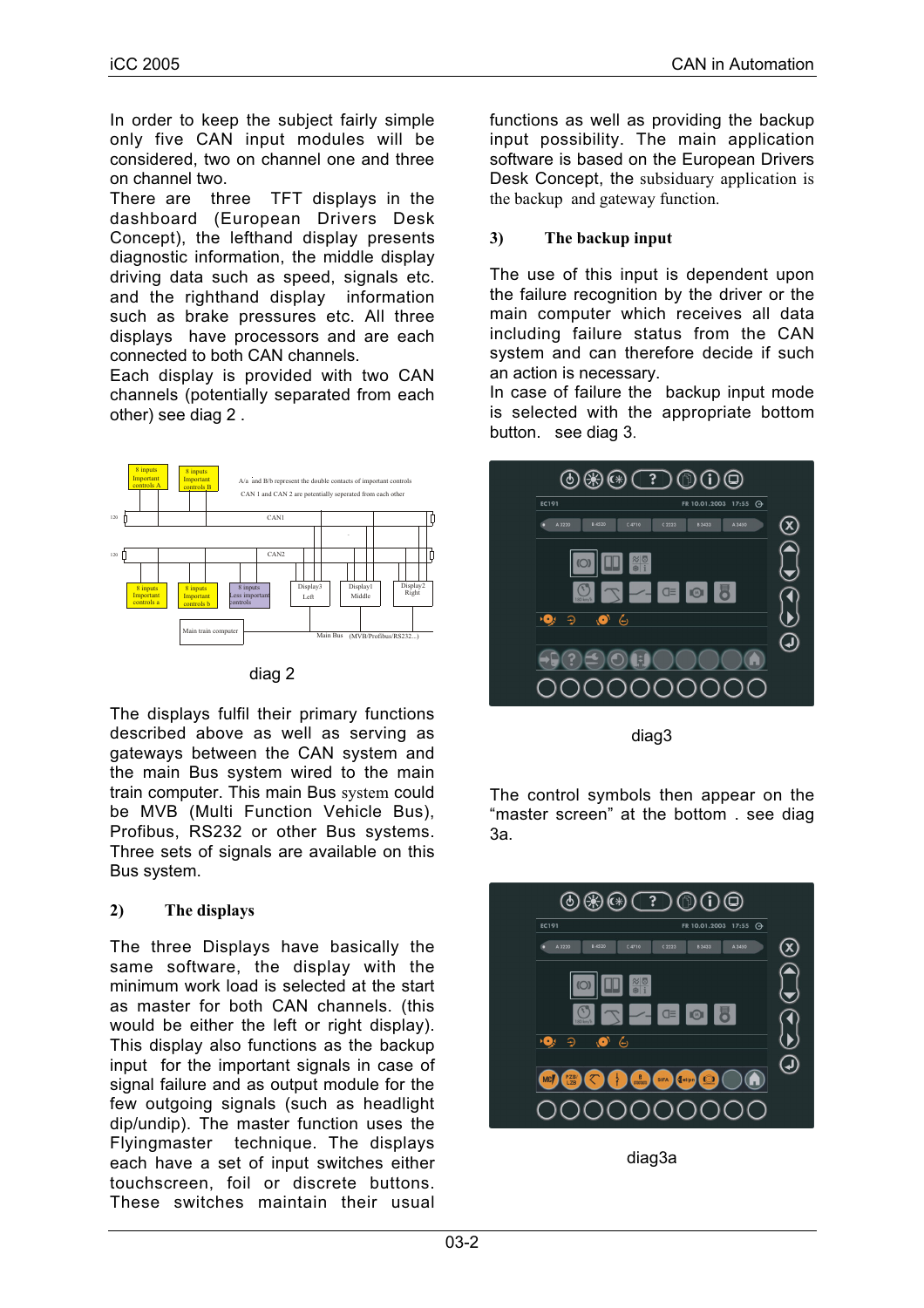Having entered the input mode, the switch under the relevant function symbol is activated, this starts the next input stage and the required backup input function can be entered. In the case of a deadmans pedal (Sifa) the input may be entered continuously. The input function can be changed or left by pressing the "home" symbol switch. Pressing this button again leaves the backup input program. All inputs are registered and sent to the main Bus system along with the failure status signals and the signals that are functioning normally.

The main application continues to run on the top part of the screen.

## **4) The CAN Bus Systematic**

Each CAN module reacts to changes in the signal status (event triggered), all eight inputs are then transmitted on the Bus. Each module, (including the displays) sends heartbeats. At start up the master sends the appropriate configuration.

As already mentioned the important signals are present on both channels, therefore there are so called "data pairs" (groups of eight signals with the same information content on CAN1 and CAN2). The less important signals are not paired, but are also present in groups of eight on CAN2. The CAN channels operate in the"usual way" without any particular special effects. The baud rate is set at 500 KB/second

which is a comfortable value for the 10-12 m length of CAN cable per channel. Both channels operate continuously.

When considering the expected maximum number of controls, the number of CAN modules on channel 1 will be approximately seven and on CAN 2 ten (this excludes the modules in the displays). The exact number is of course dependant upon the actual requirements for the particular application, and how many inputs or outputs are available at each CAN module. It is probably sensible not to have too many inputs/outputs per module in case of module failure.

#### **5) The evaluation of the CAN data at the terminals**

Each of the terminals evaluates the input CAN data and writes it into a port for transfer to the main Bus system (MVB, Profibus, RS232 etc.).

The "master terminal" enables the backup input. Some of the logical decisions and software considerations will now be explained, they are basically valid for each display.

## **5a) Time considerations**

It is not important if data from each channel does not arrive at completely the same time.The SW compares the "data pairs", if they are not identical the comparison is repeated for a certain time . After this time if the data is then still different the data is considered as faulty and the appropriate action is taken. This is only relevant for important control data present on both channels.

## **5b) Heartbeats**

Heartbeats indicate that the modules are alive

and show the status of the modules

(bootup, stopped, operational or preoperational).

All CAN modules as well as the terminals send heartbeats. When all heartbeats are present the "data pairs" are compared, when identical, they are registered with the less important data on CAN channel 2 ready for transfer to the main Bus system. When the "data pairs" are not identical a message appears on the master terminal screen and the (backup) input via the switches (buttons) is available. If all heartbeats from CAN1 and CAN2 are not registered then the complete system is not working and the backup input is available at the terminal as described above. If CAN1 or CAN2 stops sending heartbeats then the other CAN channel that is working is used for the data registration.

Probably the most usual case would be a partial failure (i.e. one or more modules on CAN 1 or CAN 2 stops sending heartbeats).

The action that then takes place is dependent upon the type of data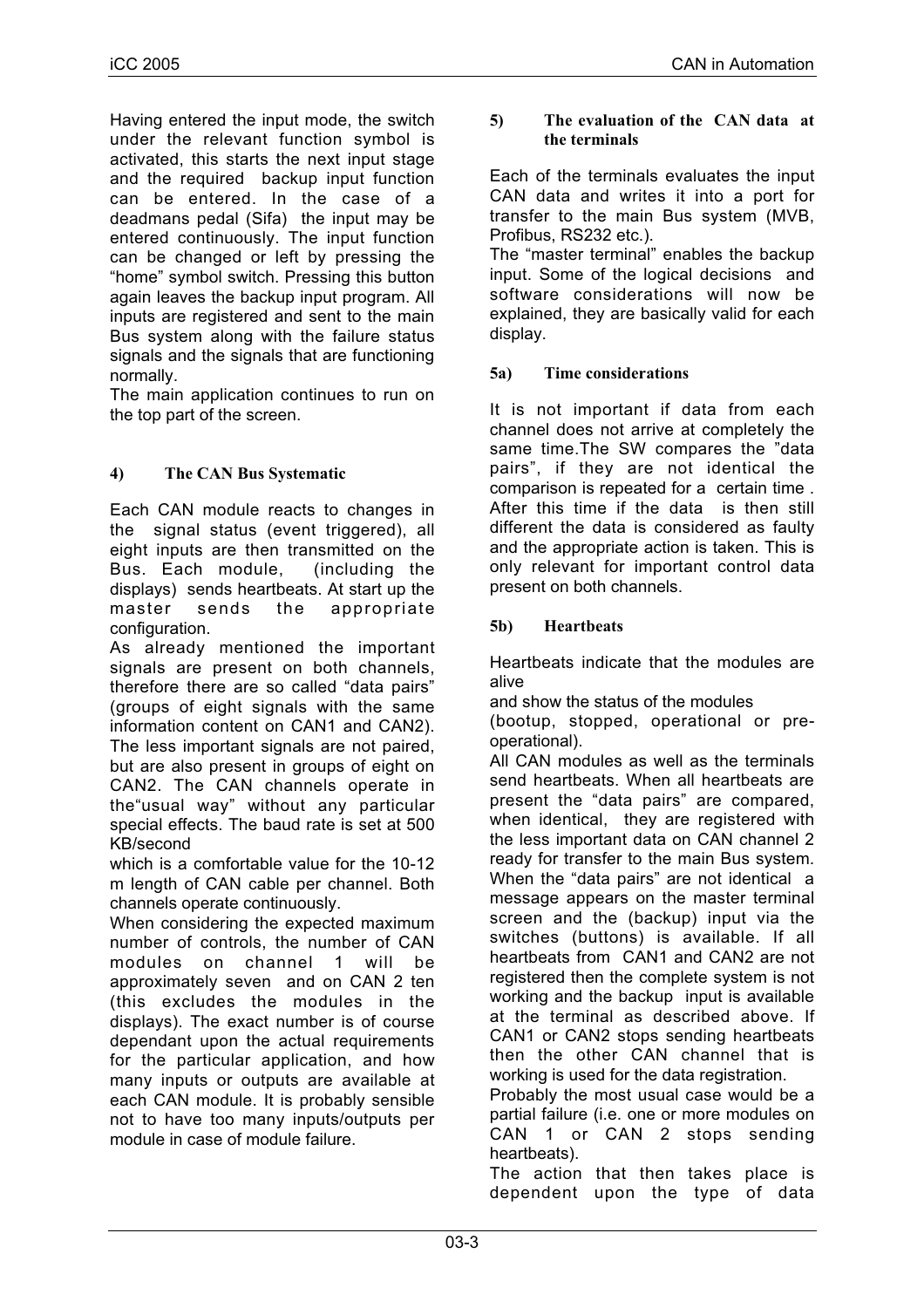(i.e.whether "data pair" , or less important signals ) and which channel is faulty.

If CAN 2 modules that send less important signals do not send heartbeats then only a warning message appears on the screen and a fault message is sent to the main computer.

## **5c) Display failure**

All the displays send heartbeats, therefore one display can see if the other displays are also working correctly. The master function can be

transferred by the Flying Master from one display to the other. Alternatively the Master function can be changed via the main computer

that receives all data from each display. A third alternative would be a manual change via the driver. At start up the Master function is allocated to one display (see (2)), the display with master function on at least one channel remains as backup input terminal. If the "backup input display" is faulty the next display can be used as backup. If two displays are not working properly then the third display can be used (as backup). This maintains a high system availability. The exact switching criteria will not be discussed here because first of all it is complicated and secondly dependent upon the customer requirements and control philosophy.

#### **5d) The output to the main Bus**

This will normally be in the form of a port (256 Bytes) with its own address for each display (when considering the MVB Bus). The input control data along with all error bits, status bits and the backup inputs are contained in this port.

#### **6) General considerations**

CAN Standards such as DSP 307 CAN open Framework for Maritime Electronics or DSP 304 Safety-Relevant Communication are certainly of interest. The 304 is centered on safety. The 307 is for complex systems with multiplexed PDOs it uses heartbeats as well as Flying

master and is similar. It doesn`t however suggest the use of a display backup input.

The described system may be considered as a way of using redundant parts to increase the availability of the system. In other words it provides a means of help in the case of control input breakdown, and enables the driver to at least reach the next station instead of blocking the rail section with all the inconveniences that result. The decision whether the driver is allowed to make use of this feature is another matter.

#### **7) The Project Stand**

A demonstration drivers desk was exhibited at the InnoTrans 2004 Trade Fair in Berlin (September2004), see diag 4 The data from two displays in the drivers desk (one acting as backup input) was fed over COM interfaces to a computer and evaluated using Lab View.The CAN application software was of a prototype nature and is in the process of being further developed and refined. The final development will take place after discussion with potential customers.



diag 4